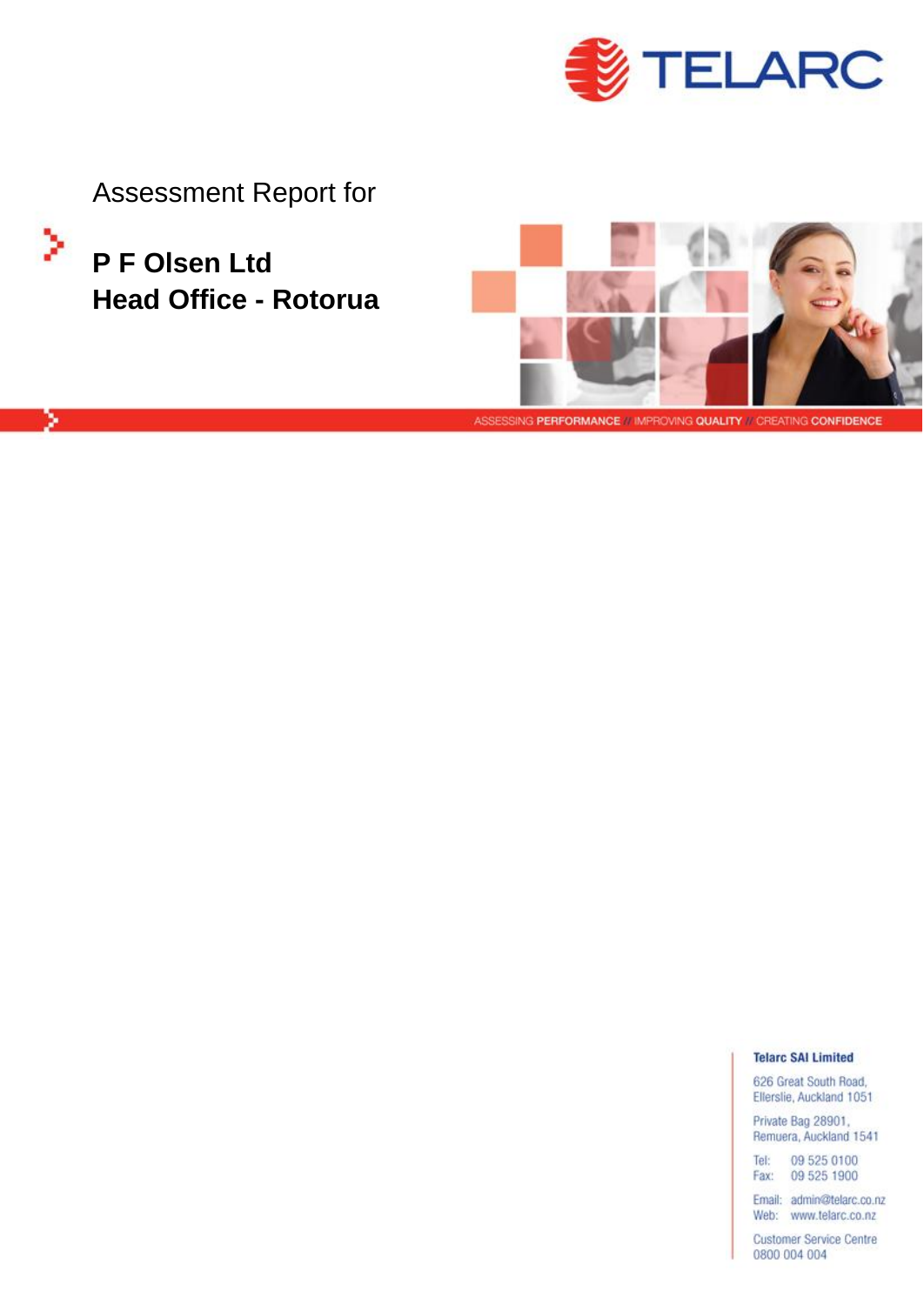# **B** Management System Assessment Report

| Company:                           | P F Olsen Ltd                                                  |
|------------------------------------|----------------------------------------------------------------|
| <b>Address:</b>                    | 99 Sala Street, Rotorua 3010, New Zealand                      |
| <b>Type of Assessment:</b>         | <b>Review Visit</b>                                            |
| <b>Management System Standard:</b> | AS/NZS ISO 9001:2008<br>AS/NZS ISO 14001:2004                  |
| Date(s) of Assessment:             | Thursday, 8 <sup>th</sup> and Friday 9 <sup>th</sup> July 2010 |
| <b>Assessment Team:</b>            | Dr John Bryden                                                 |
| <b>Client No:</b>                  | 3908                                                           |
| <b>Registration No:</b>            | $1048 - QMS$<br>11 - EMS                                       |
| <b>Report prepared by:</b>         | Dr John Bryden                                                 |
| Non-conformances to be cleared by: | N/A                                                            |
| <b>Report date:</b>                | Friday 9 <sup>th</sup> July 2010                               |

### **Scope:**

#### **ISO 9001:2008**

The provision of forestry consultancy and management services in New Zealand and overseas. Included are:

- **•** forest sector feasibility studies
- **•** forest valuation
- development plans
- mapping and draughting
- supply of genetically improved treestocks
- fire, pest and disease protection
- fire, pest and disease protection<br>• harvest planning and management
- marketing of forest produce
- the application of technological developments and research results to forest management

Services are provided from Rotorua, Kaitaia, Kawakawa, Gisborne, Napier, Masterton, Nelson, Blenheim, Christchurch and Dunedin.

#### **ISO 14001:2004**

Managing environmental aspects and impacts related to providing forest consultancy and management services in New Zealand from Rotorua, Kaitaia, Kawakawa, Gisborne, Napier, Masterton, Nelson, Blenheim, Christchurch and Dunedin.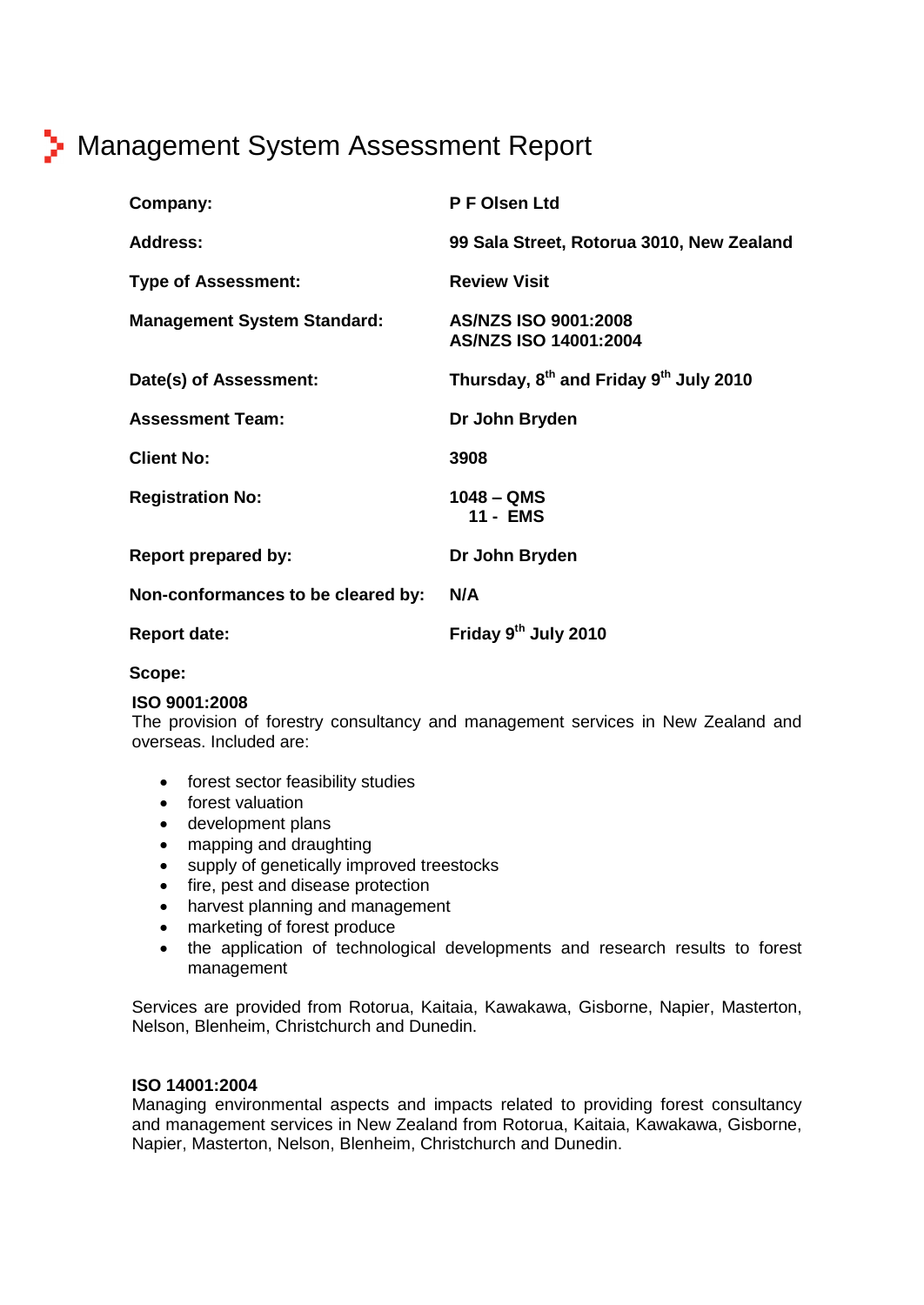

## **Executive Summary**

Since their last assessment, the company has made a number of changes to the organisation structure. The Quality and Health and Safety Manager and the Environment Manager both report to the CEO rather than the Chief Operating Officer. Executive Management Meetings are now held on a monthly basis with examples of such meetings<br>held from February to June 2010 inclusive being available during the audit. The company<br>has also been involved with the *''Growing a Safety* held from February to June 2010 inclusive being available during the audit. The company prepared in conjunction with both the Department of Labour and the ACC.

This is the first audit conducted by Telarc since P F Olsen transferred from AsureQuality.

Random drug testing has been introduced through a Drug & Alcohol Code of Practice. This has been checked by forest owners, contractors, trade unions and lawyers to make sure everyone is treated fairly, no matter where they work.

The management system was found to be extremely well controlled and is very obviously a live system that is being used on a day-to-day basis. Document control is done through the electronic system and is regularly reviewed. Some examples of this were seen in the Harvesting Manual and the Land Information areas.

Mapping a forest provides many benefits to forest owners. It can save money by ensuring accurate forecasting - meaning the forest owner only ever has to pay contractors for the correct area they work on. Maps also allow the owner to plan the harvest and identify any previously unknown costs (like bridges, new roads, access, etc). Owners can optimise road locations and identify any legal or boundary issues before they become a burden. The PF Olsen Land Information maps are very handy when applying for resource consents.

The internal audit schedule has been prepared although due to other management commitments some of the programmed audits have been delayed. The Company needs to consider whether there are sufficient auditors available to conduct the scheduled audits or whether audits should be conducted on a risk basis. This will be further discussed in the body of the report. The Company has an FSC Certification and the most recent audit of this was conducted in March 2010. An audit brief of this audit was available during the audit.

Customer complaints were reviewed and found to be few in number, but where they have been received they have been dealt with correctly.

The AOC's and OI's raised during the previous assessment have been reviewed and all have been addressed.

The H&S system was briefly reviewed and found to be well managed.

The organisation has made improvements in the following areas since the last audit:

- Conducting <sup>a</sup> full review of the Harvesting Manual
- **Conducting a full review of the Harvesting Manual**<br>• Conducting a review of the Land Information Manual • Conducting a review of the Land Information Manual
- Introduced a series of training programmes for employees and contractors
- Prepared a Contractor Dirtshop handbook following a serious incident in 2008 involving skids.

There were no specific areas of concern.